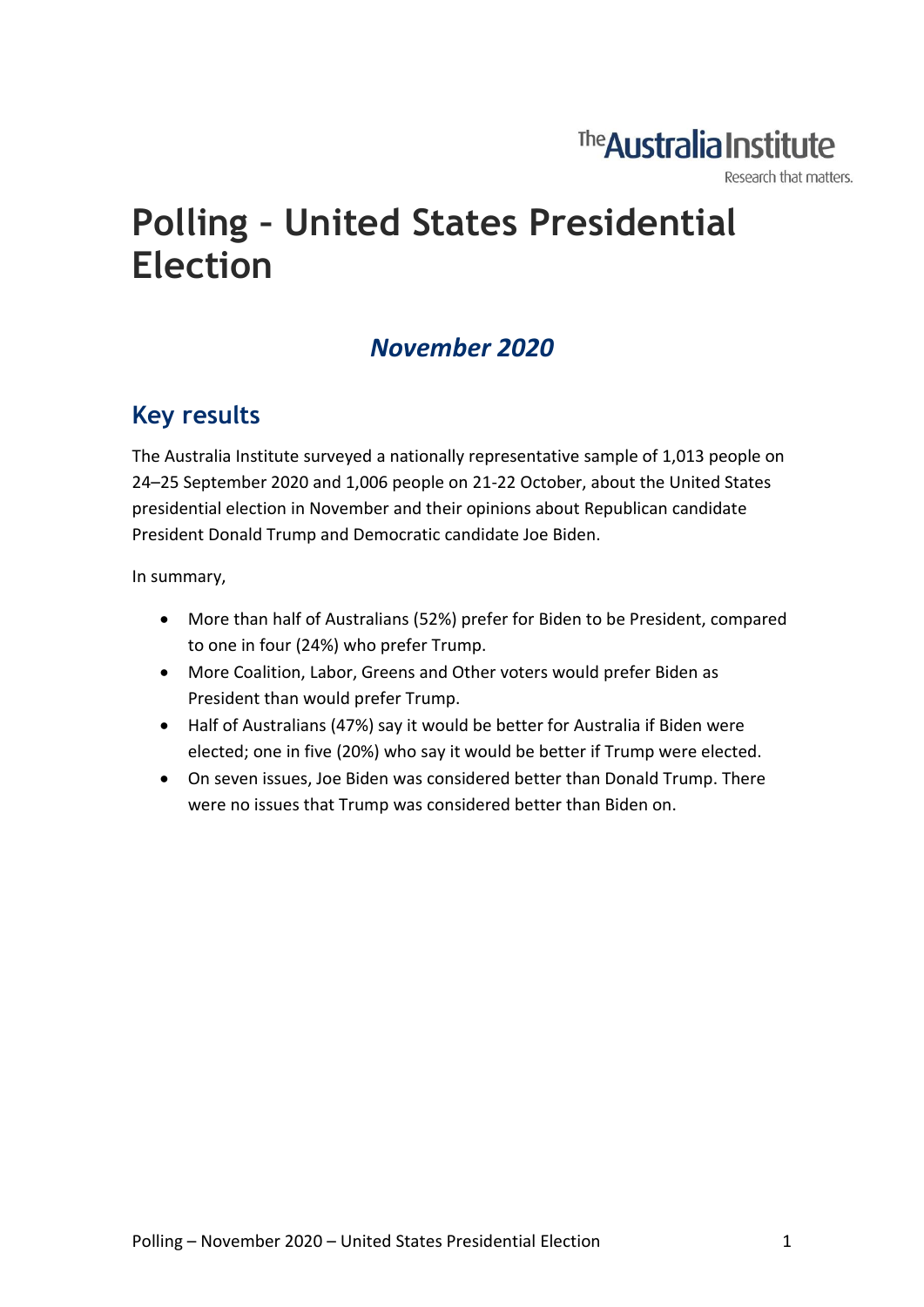

#### **Figure 1: Preferred President of the United States of America**

Respondents were asked who they would prefer to be elected President of the United States of America

- More than half of Australians (52%) prefer for Biden to be President, compared to one in four (24%) who prefer Trump.
- One in four (24%) are not sure or don't know which of the major party candidates they would prefer to be elected as President.
- Among Coalition, Labor, Greens and Other voters, more prefer for Biden to be President than prefer Trump.
	- o 45% of Coalition voters would prefer Biden as President (33% prefer Trump)
	- o 64% of Labor voters and 71% of Greens voters would prefer Biden (15% and 13% prefer Trump, respectively)
- Twice as many One Nation voters prefer Trump for President (49%) than prefer Biden (24%)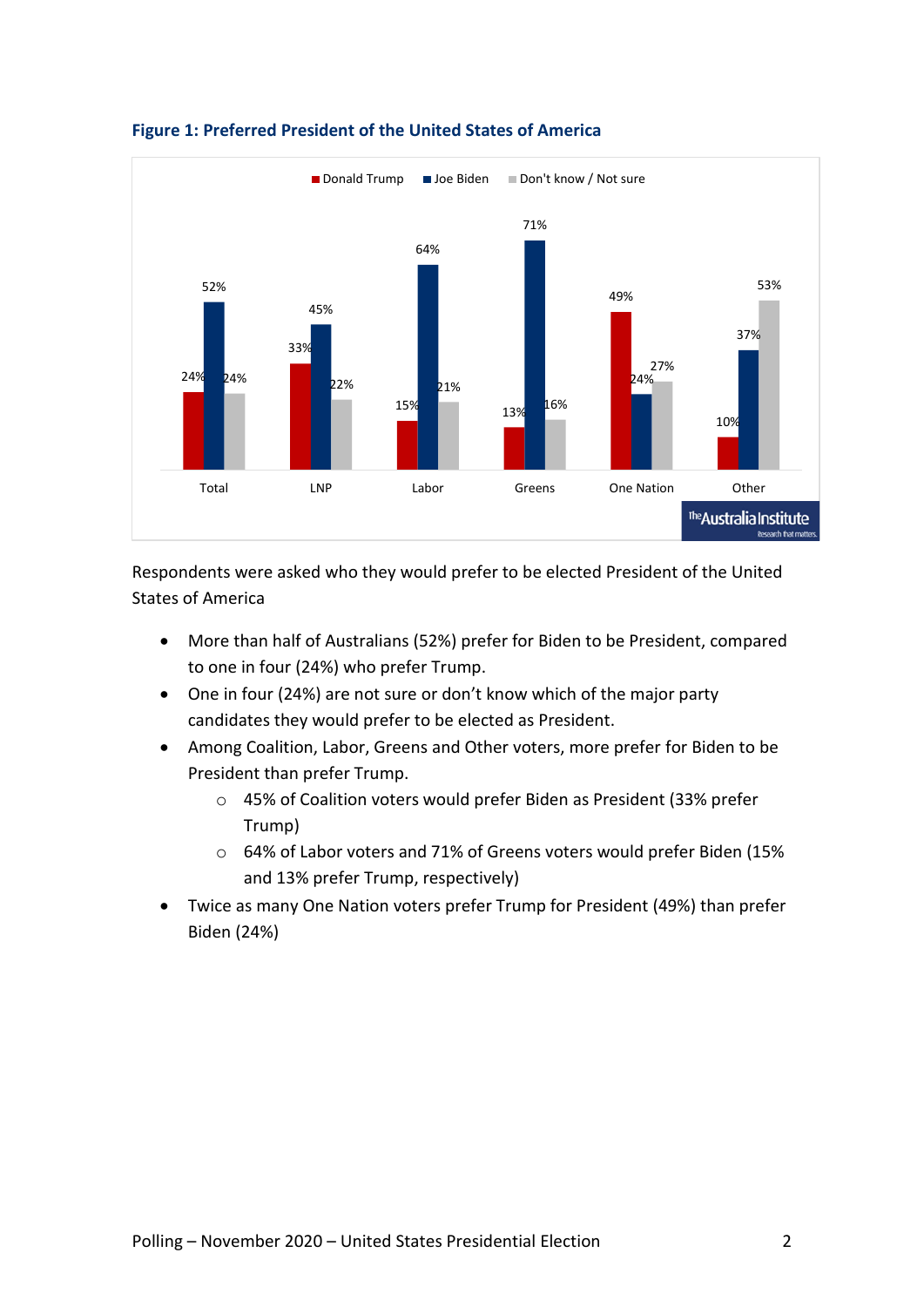Respondents were asked whether they thought it would be better for Australia if Donald Trump or Joe Biden were elected President of the United States.

- Half of Australians (47%) say it would be better for Australia if Biden were elected.
- One in five (20%) say it would be better if Trump were elected, about as many as say it would not matter who is elected (18%).



**Figure 2: Better for Australia if Trump or Biden elected President of the United States**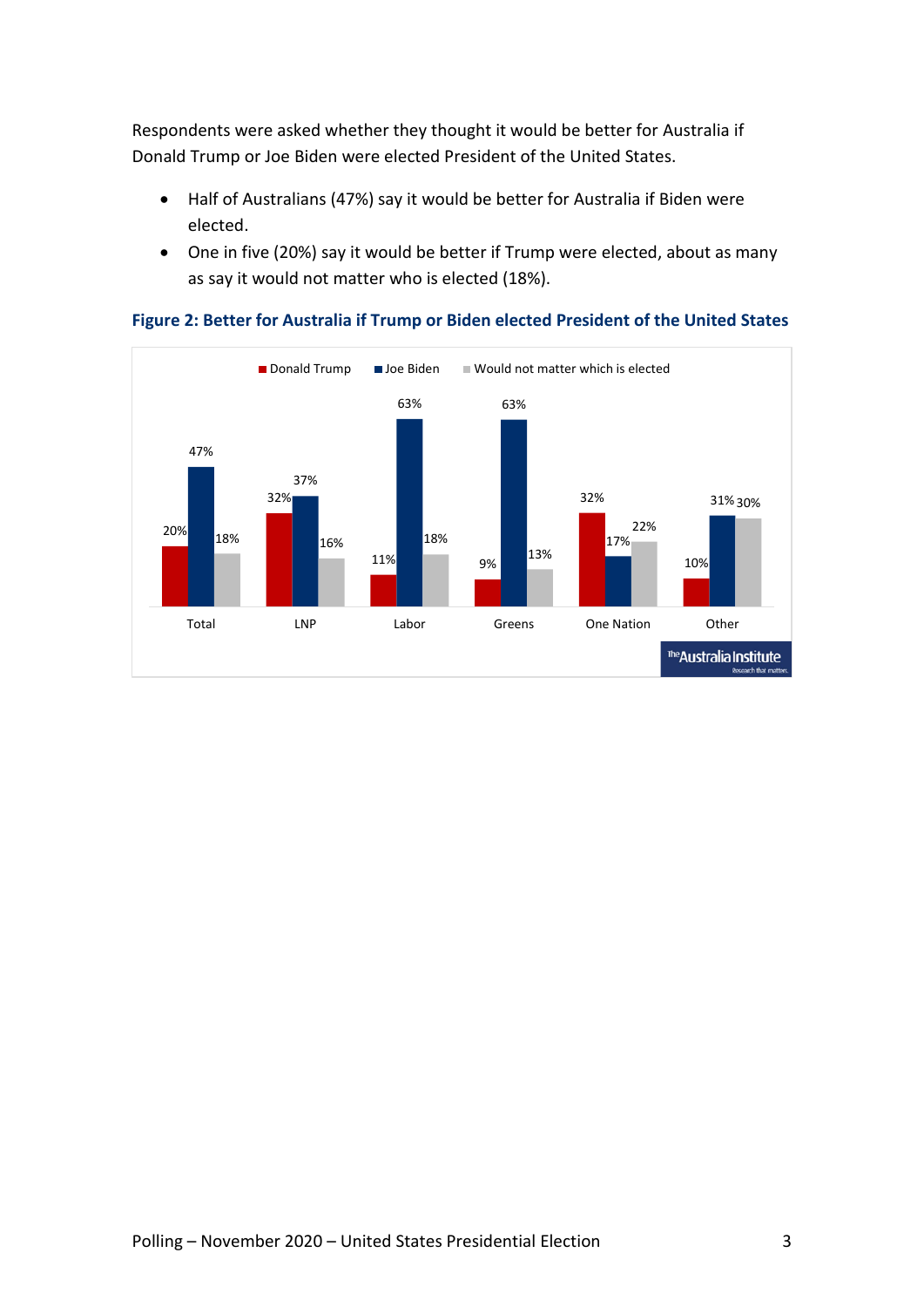Respondents were then presented with a list of seven issues and asked whether, for each issue, they thought it would be better for Donald Trump or Joe Biden to be President of the United States.

- Joe Biden was considered better than Donald Trump for all seven issues.
- Biden was chosen ahead of Trump by four to one on the issue of the response to COVID-19 (58% vs 15%).
- Biden was twice as likely as Trump to be identified as better for world peace and security, African American people, Australia's peace and security, the world economy, China's global role and the Australian economy.

#### **Figure 3: Better for Trump or Biden to be President of the United States on ...**

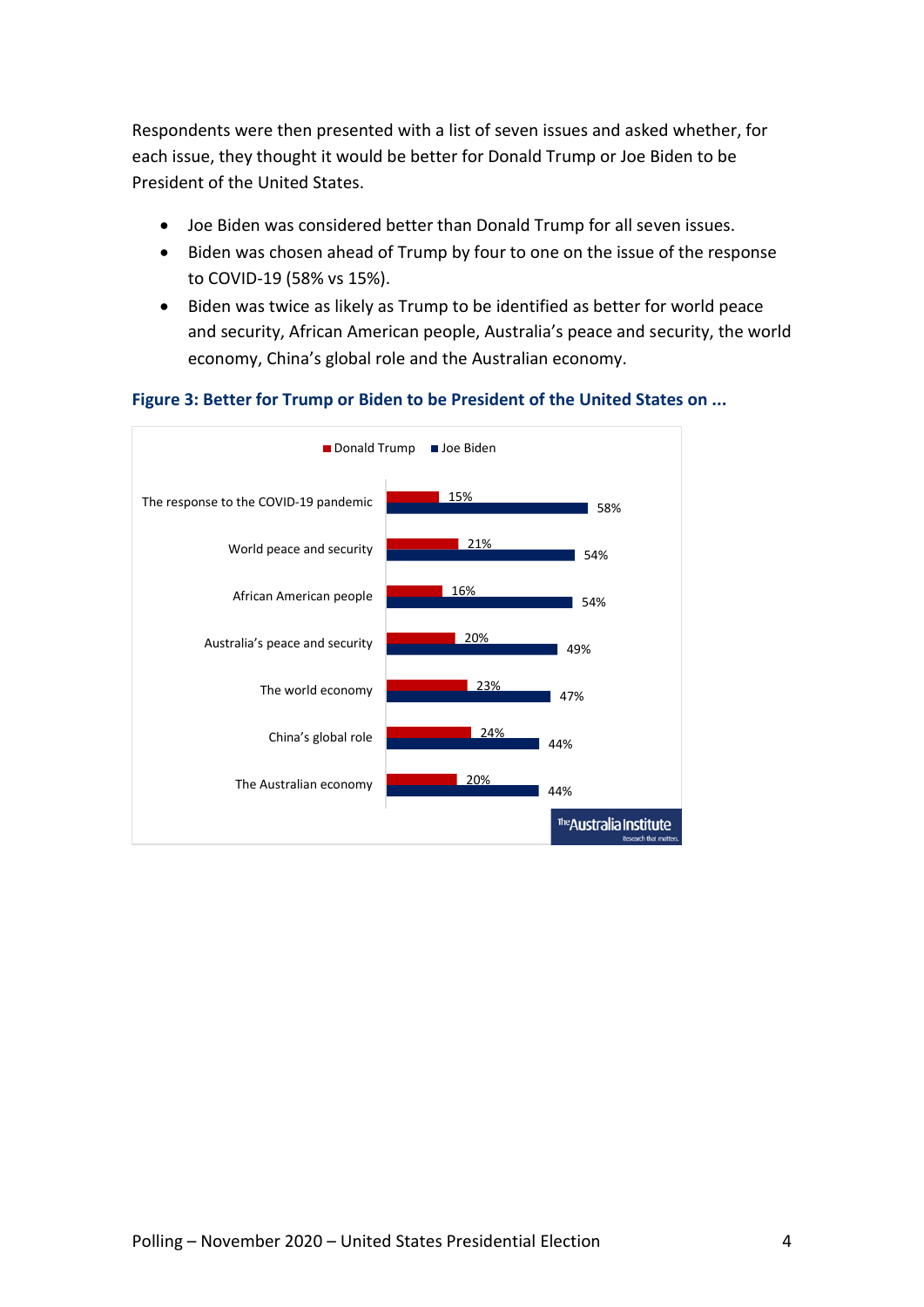### **Method**

The Australia Institute surveyed 1,013 people on 24–25 September 2020, and 1,006 people on 21 October- 22 October, online through Dynata's Rapid Results polling, with nationally representative samples by gender, age and region.

The margin of error (95% confidence level) for the national results is 3%.

Results are shown only for larger states.

Voting crosstabs show voting intentions for the House of Representatives. Those who were undecided were asked which way they were leaning; these leanings are included in voting intention crosstabs. "Coalition" includes separate responses for Liberal and National. "Other" refers to Independent/Other.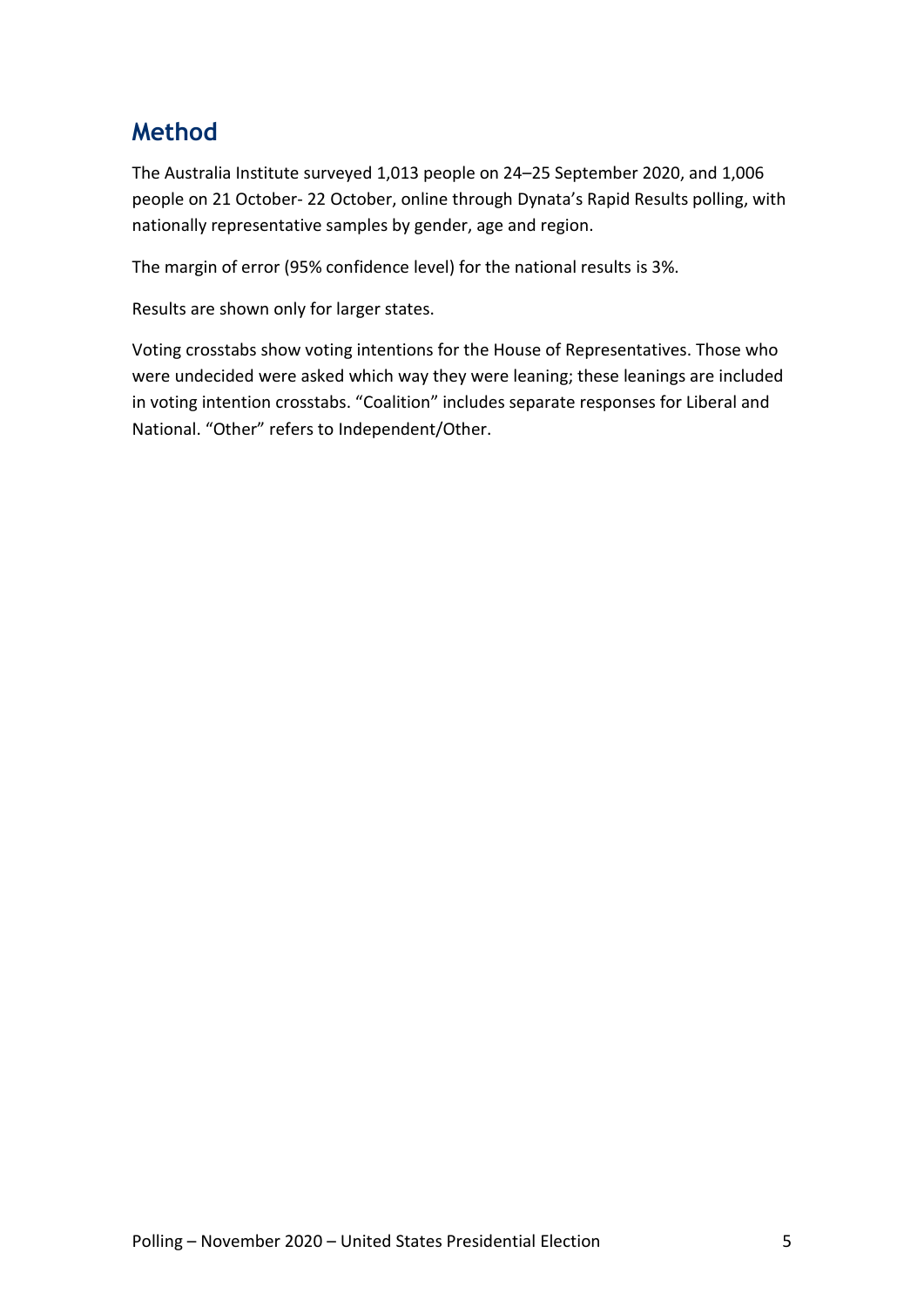### **Detailed results – October**

*The United States presidential election occurs next month, on the 3rd of November. Who would you prefer to be elected President of the United States of America?*

|                       | Total | <b>Male</b> | <b>Female</b> | <b>NSW</b> | Vic' | Old | <b>WA</b> |
|-----------------------|-------|-------------|---------------|------------|------|-----|-----------|
| <b>Donald Trump</b>   | 24%   | 31%         | 18%           | 29%        | 20%  | 24% | 19%       |
| Joe Biden             | 52%   | 50%         | 54%           | 49%        | 59%  | 49% | 50%       |
| Don't know / Not sure | 24%   | 19%         | 28%           | 22%        | 21%  | 27% | 31%       |

|                     | <b>Total</b> | <b>Male</b> | <b>LNP</b> | Labor | <b>Greens</b> | One<br><b>Nation</b> | <b>Other</b> |
|---------------------|--------------|-------------|------------|-------|---------------|----------------------|--------------|
| <b>Donald Trump</b> | 24%          | 31%         | 33%        | 15%   | 13%           | 49%                  | 10%          |
| <b>Joe Biden</b>    | 52%          | 50%         | 45%        | 64%   | 71%           | 24%                  | 37%          |
| Don't know / Not    | 24%          | 19%         | 22%        | 21%   | 16%           | 27%                  | 53%          |
| sure                |              |             |            |       |               |                      |              |

### **Detailed results – September**

*Do you think it would be better for Australia if Donald Trump or Joe Biden were elected President of the United States?*

|                           | Total | <b>Male</b> | Female NSW |     | <b>NIC</b> | <b>OLD</b> | <b>WA</b> |
|---------------------------|-------|-------------|------------|-----|------------|------------|-----------|
| <b>Donald Trump</b>       | 20%   | 30%         | 12%        | 19% | 22%        | 20%        | 19%       |
| Joe Biden                 | 47%   | 45%         | 49%        | 48% | 48%        | 47%        | 42%       |
| Would not matter which is | 18%   | 17%         | 19%        | 19% | 16%        | 17%        | 26%       |
| elected                   |       |             |            |     |            |            |           |
| Don't know / Not sure     | 14%   | 8%          | 20%        | 14% | 13%        | 16%        | 13%       |

|                                   | Total | <b>LNP</b> | Labor | <b>Greens</b> | <b>One</b>    | <b>Other</b> |
|-----------------------------------|-------|------------|-------|---------------|---------------|--------------|
|                                   |       |            |       |               | <b>Nation</b> |              |
| <b>Donald Trump</b>               | 20%   | 32%        | 11%   | 9%            | 32%           | 10%          |
| Joe Biden                         | 47%   | 37%        | 63%   | 63%           | 17%           | 31%          |
| Would not matter which is elected | 18%   | 16%        | 18%   | 13%           | 22%           | 30%          |
| Don't know / Not sure             | 14%   | 15%        | 8%    | 15%           | 29%           | 30%          |